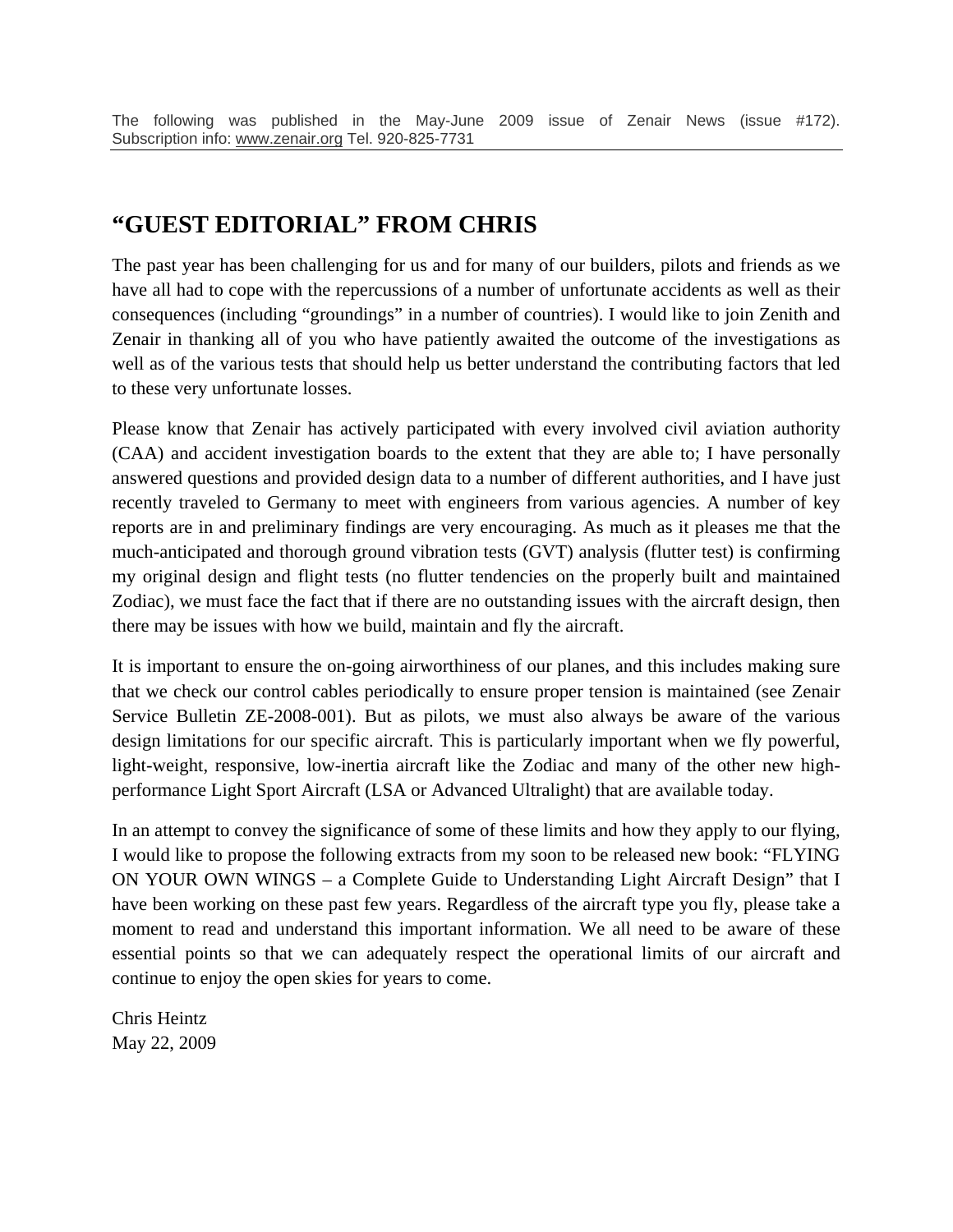In response to the NTSB's safety recommendation memo (dated April 14, 2009) a team of FAA engineers visited the Zenith Aircraft Co. factory in Mexico, Missouri, on May 21, 2009, pictured here with the Zenith's red and white Zodiac XL aircraft. FAA engineers and officials also visited AMD in Eastman, Georgia, and plan to visit Zenair Ltd. in Canada and Europe, as part of its response to the NTSB.

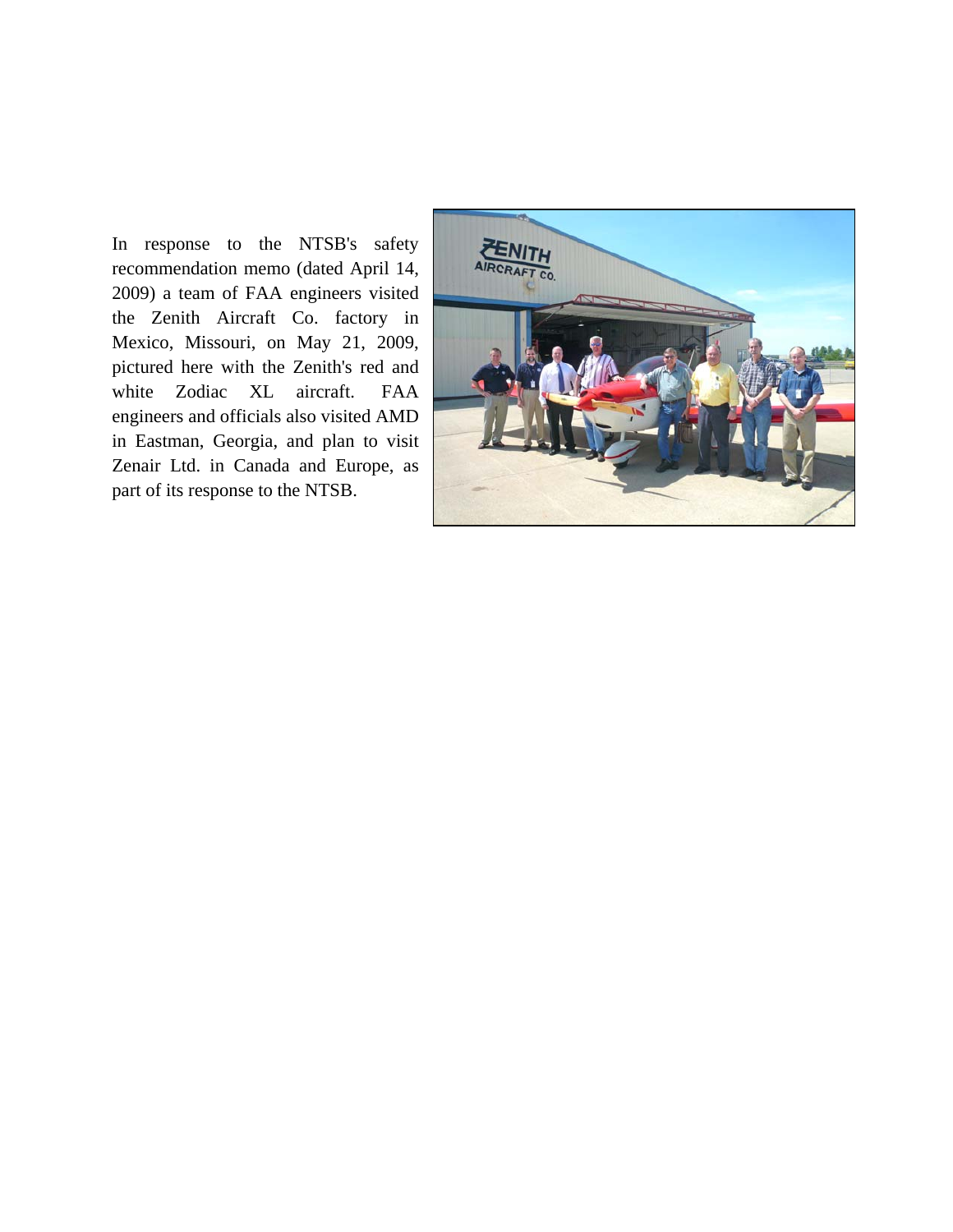## **Flying Within the Aircraft's Limits:**

When preparing for our pilot's license, we all learned to not fly higher than 12,000 feet (4 km) for too long (see page 71) and to reduce our cruise speed in gusty conditions. As responsible pilots, however, we need to fully understand and to respect numerous other limitations, and many of these are related to speed.

Every **airspeed indicator (ASI)** provides a reading of **Indicated Airspeed (IAS)** and must be marked with internationally recognized colored arcs as follows:



\*\* VA is an important speed limit to remember (it is easy to memorize and/or to figure out), yet it is not usually marked on our airspeed indicators!

For our type of aircraft, the design maneuvering speed (VA) is usually equal to twice the stall speed  $(2 \times V_s)$  at the design limit load factor  $n_1$  (see page 232):

$$
V_A = \sqrt{n_1} \times V_S = \sqrt{4} \times V_S = 2 \times V_S
$$

274